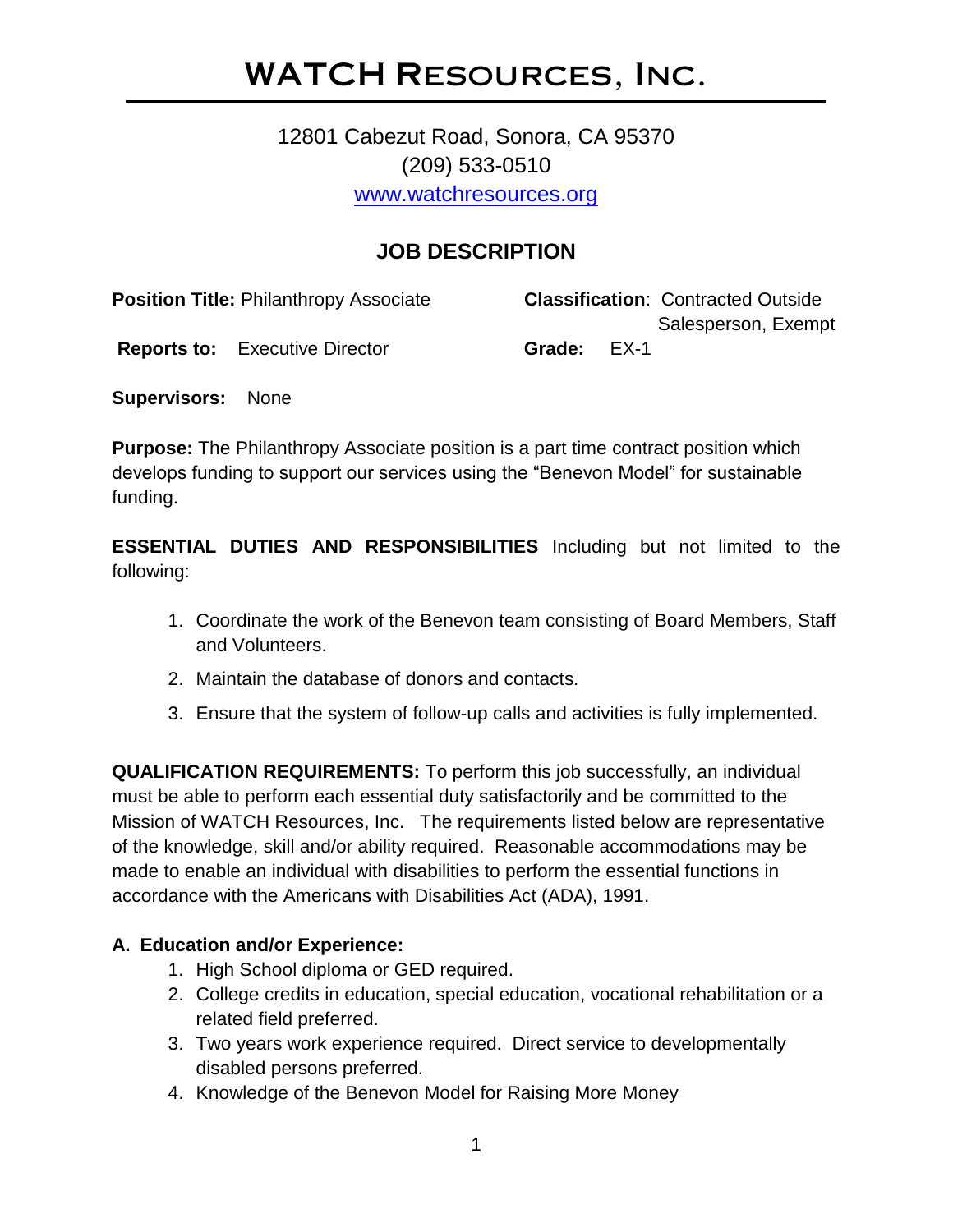- 5. Excellent computer skills
- 6. Passion for the mission of WATCH Resources, Inc.
- 7. Excellent public relations skills
- 8. Commitment to the ideal of sustainable funding.

#### **B. Working Knowledge of:**

- 1. Disabilities and related characteristics of individuals, served by the agency, to deal positively and creatively with developmentally disabled adults.
- 2. Effective interpersonal communication skills.

#### **C. Language Skills:**

- 1. Ability to communicate verbally and in writing.
- 2. Good writing and computer skills
- 3. Effectively be able to present information and respond to questions from individuals and groups of managers, customers, professionals and the general public.

#### **D. Reasoning Abilities:**

- 1. Follow written and verbal directions
- 2. Ability to solve practical problems and use available resources.
- 3. Ability to plan and organize time.
- 4. Ability to work independently
- 5. Maintain composure and good judgment under stressful situations
- 6. Ability to establish and maintain professional, cooperative relationships with local business personnel, agencies, program participants, fellow employees and the general public.
- 7. Ability to maintain professional demeanor while experiencing multiple and changing priorities and demands.

#### **E. Certificates, Licenses, Registrations:**

- 1. Possession of a valid California Motor Vehicle Operators License and a clear driving record determined by a Department of Motor Vehicles record.
- 2. Must be able to provide proof of personal auto insurance.
- 3. Health screening to include a drug and alcohol screening and TB test performed by a physician verifying ability to complete job duties.
- 4. Department of Justice criminal record clearance.
- 5. Possession of or the ability to acquire a Red Cross First Aid and CPR Certificate.
- **F. Other:**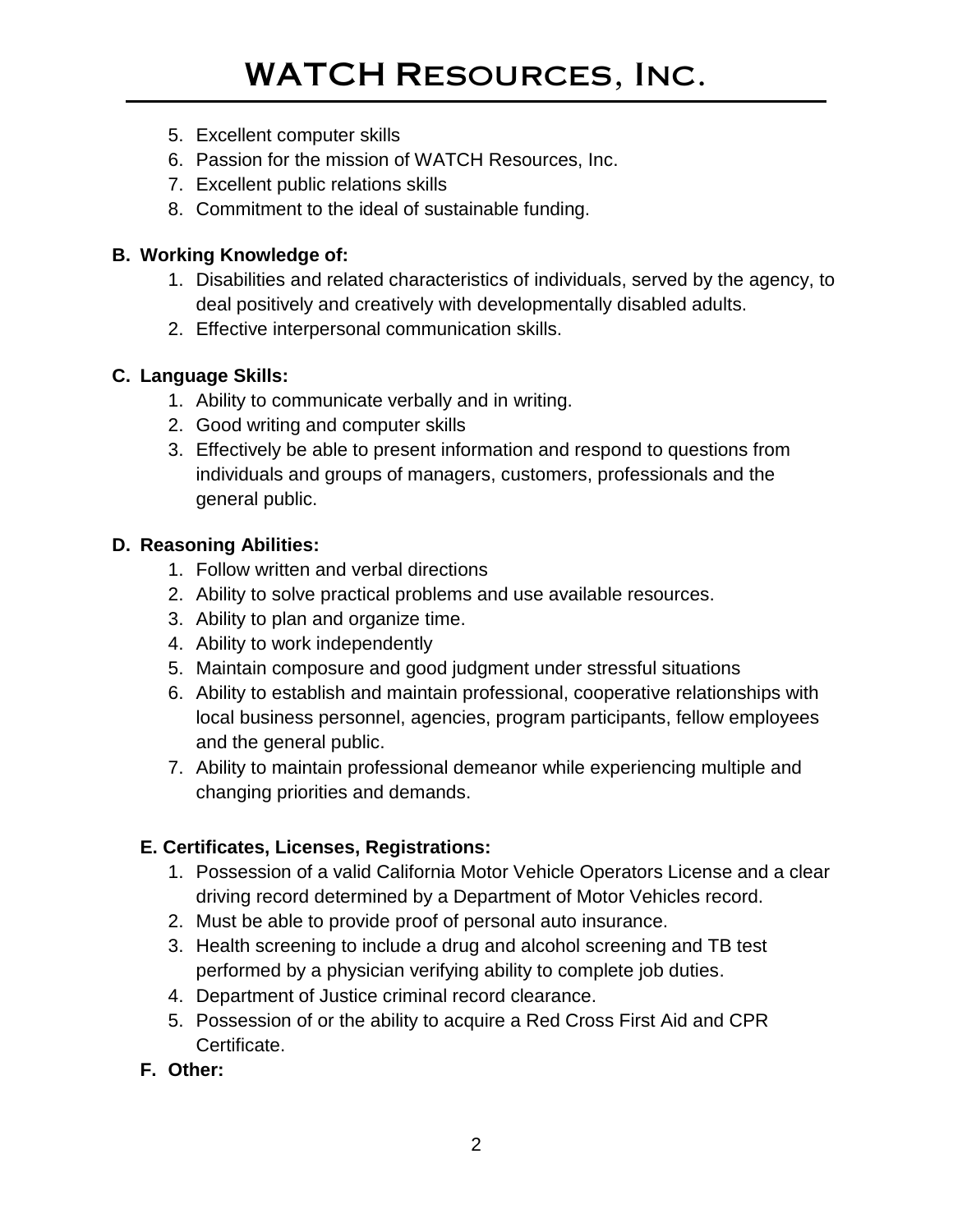- 1. Must have access to reliable, personal vehicle to be used in the course of your work.
- 2. Must be able to work flexible hours. Scheduled hours will be determined by customer and program participant needs.
- 3. Must be able to use general office equipment and program equipment.
- 4. Must possess above average flexibility.

**SUMMARY OF CUSTOMARY PHYSICAL DEMANDS**: The physical demands described below are representative of those that must be met by an employee to successfully perform the essential functions of this job. Reasonable accommodations may be made to enable an individual with disabilities to perform the essential functions.

**Frequently (34-66%)** sitting, standing, walking.

**Occasionally (1%-33%)** Bending over, reaching overhead, balancing, pushing/pulling, lifting/carrying less than 10 lbs., Skin/hands in water, exposed to chemicals and repetitive hand use.

#### **Hazards, Working Conditions, Equipment Used:**

Working Conditions include: High Noise Levels, Walking on Uneven Ground

Possible Exposures include: Dust, Gas, Fumes, Equipment Used:

- Driving Vehicles/Equipment
	- i. Must be able to drive to and attend events and meetings as well as transport consumers.
- Operating Equipment/Machinery *Computer, Fax Machine, Calculator, Printer/Copier, Telephone*
- Personal Protective Equipment (PPE)
	- i. Safety Equipment *ear plugs, goggles, etc*

Regarding Use of Senses: Clear Vision at 20 Inches or Less Required, Clear Vision at 20 Feet or More Required.

#### **Work Environment:**

The work environment conditions described here are representative of those any